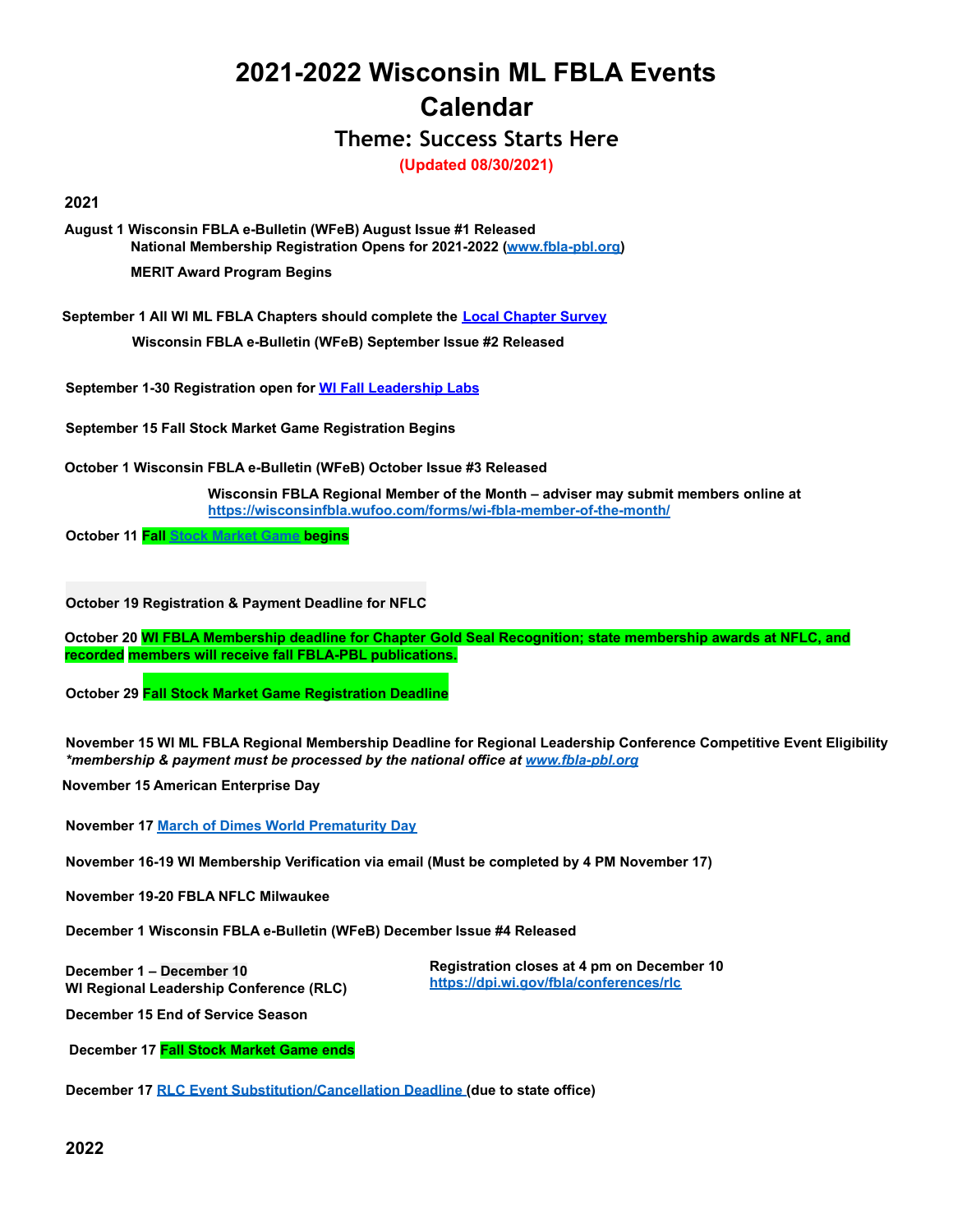## **January 1 Happy New Year!**

**February 1-28 National and Wisconsin Career and Technical Education Month**

**February 11 Lead4Change Challenge Deadline**

**February 13-19 FBLA-PBL Week**

**Feb 13 - Share Your FBLA-PBL Story Day**

**Feb 14 - Webinar: National President's Forum & Fight to the Finish**

**Feb 15 - Each One Reach One**

**Feb 16 - Adviser Appreciation Day/Professional Attire Day WI Outstanding Adviser Award Form due via online submission**

**Feb 17 - Career Awareness Day**

**Feb 18 - FBLA-PBL Spirit Day**

**Feb 19 - Community Service Day**

**February 14 Spring Stock Market Game Begin**

**February 19 Middle Level Eastern Area Regional Leadership Conference in Oconomowoc-Regions III, V, VI, VII**

**Middle Level Western Area Regional Leadership Conference Location TBD Regions I, II, IV**

**February 14-24 High School SLC Registration Window (STILL WORKING ON ML DATES)**

*\*New in 2020 – paid members who join after November 15 regional membership eligibility deadline may still compete in SLC/NLC level events that do not have a required regional component.*

**February 15-25 HS SLC Housing Reservation Form Submission Link Opens (Due by February 25,2022 at 4 PM) (STILL WORKING ON ML DATES)**

**February 15 SLC National Anthem Audition Form Submission due to State Office**

**February 21** *Tomorrow's Business Leader* **– Chapter News deadline for submission**

**February 22- March 2 High School SLC Testing Window: Skill Event Testing at Home School (must be submitted online by 4 PM on March 3) (STILL WORKING ON ML DATES)**

**March 1 Wisconsin FBLA e-Bulletin (WFeB) March Issue #5 Released**

**March 1 National Dues due**

**March 2 SLC Event Substitution/Cancellation Deadline SLC Registration Fees due to State Office SLC Community Service Award Form due to State Office (must be submitted using online form) SLC Adviser Responsibilities & Procedures Form due to State Office Wisconsin Business Person of the Year Nomination due to the State Office**

**March 4 Spring Stock Market Game Registration deadline**

**March 28-29 State Leadership Conference in Madison**